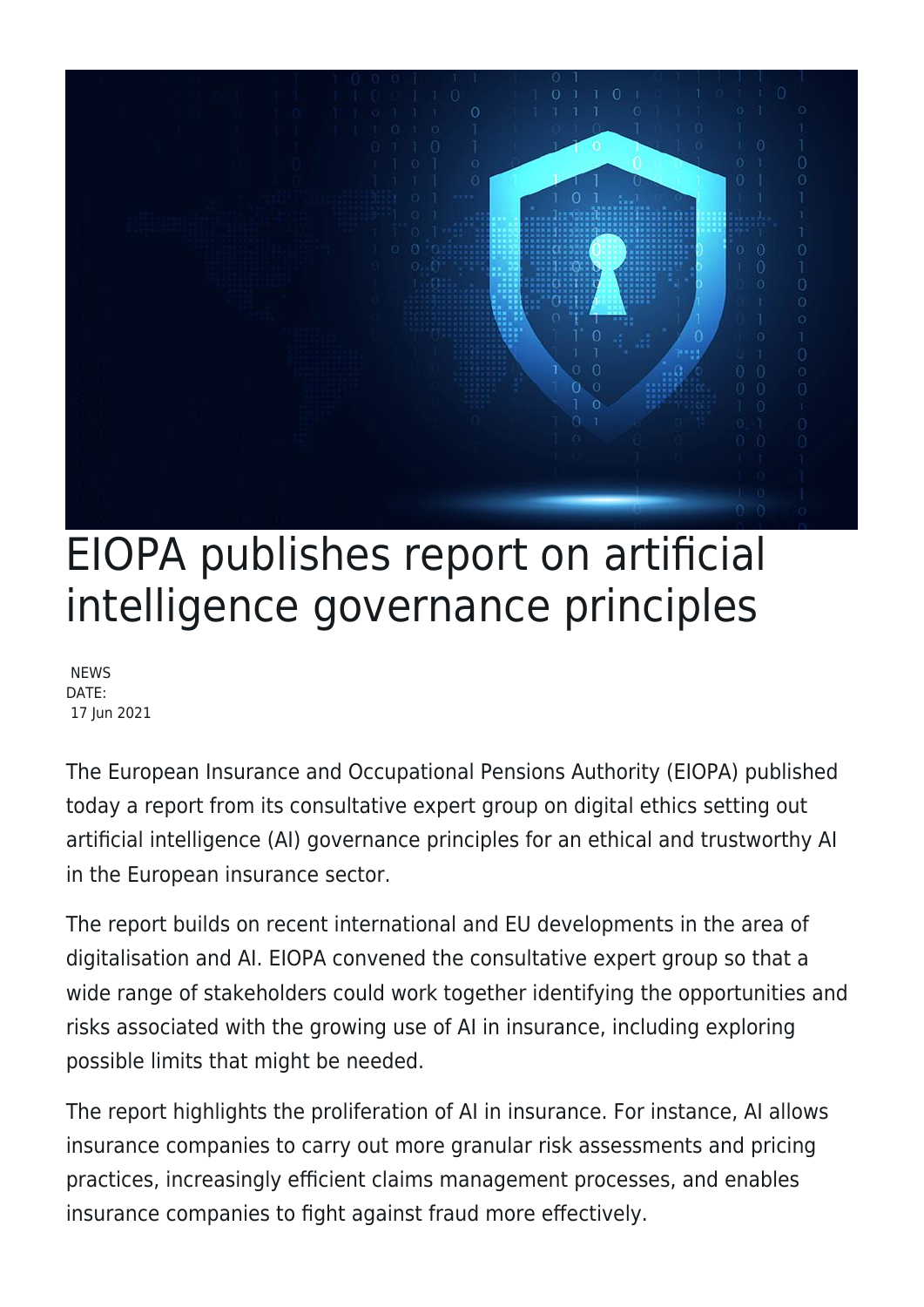Benefits such as prediction accuracy, automation, new products and services, and cost reductions can be remarkable. However, ensuring fairness, nondiscrimination, transparency and explainability can be challening: there is work for firms to address these challenges.

The issues raised are of critical importance in the face of the digital transformation currently underway in the sector. Developing a sound AI governance framework is therefore essential for a well-functioning, trusted and financially inclusive insurance sector.

The report aims to help insurance companies when putting in place risk-based and proportionate measures, providing guidance on how to implement key principles in practice throughout the lifecycle of an AI application. The guidance is non-binding and illustrative.

EIOPA welcomes the findings from the consultative expert group, and believes they provide a highly valuable starting point for better establishing the boundaries for the appropriate use of AI in insurance. EIOPA will use these findings to identify possible supervisory initiatives in this area taking into account the on-going developments at EU level related to digitalisation and AI.

## [Download the report](https://www.eiopa.europa.eu/sites/default/files/publications/reports/eiopa-ai-governance-principles-june-2021.pdf)

## Background

In September 2019, EIOPA established the Consultative Expert Group as a followup of its [thematic review on the use of Big Data Analytics in motor and health](https://register.eiopa.europa.eu/Publications/EIOPA_BigDataAnalytics_ThematicReview_April2019.pdf) [insurance](https://register.eiopa.europa.eu/Publications/EIOPA_BigDataAnalytics_ThematicReview_April2019.pdf), with a mandate to examine AI in insurance from an ethical perspective. The thematic review identified a strong trend towards data-driven business models in the European insurance market. Data has become a very valuable resource and the availability of data continues to increase. Technology has also advanced and this has enabled the use of AI to gain more insight in consumer behaviour. The COVID-19 crisis has also accelerated this trend.

The ethical issues surrounding digitalisation and AI go beyond the insurance sector. EIOPA recognises that given the large amounts of data used by insurance companies across all parts of the insurance value chain, it is essential that